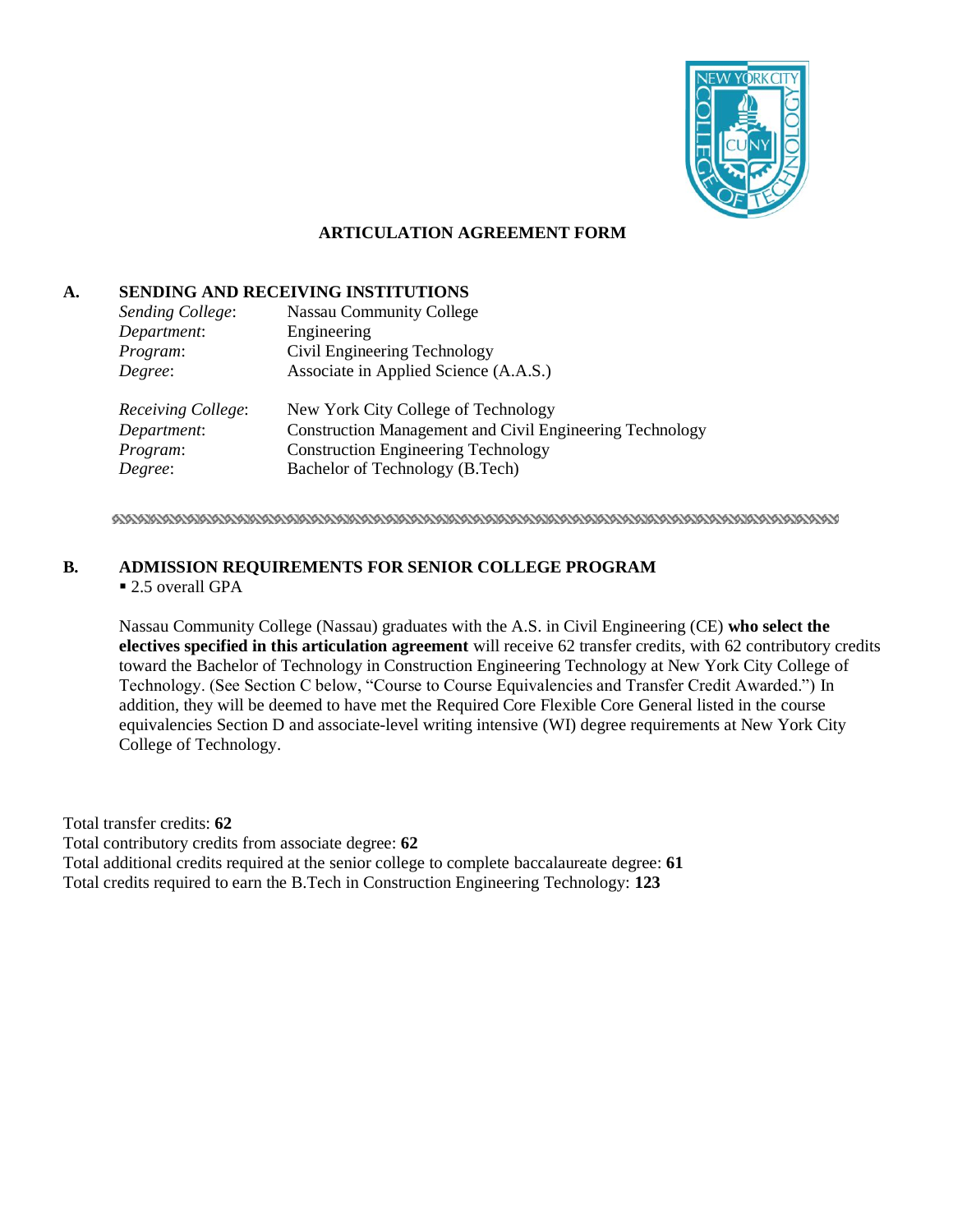## **C. TRANSFER CREDITS AWARDED**

Nassau graduates who complete the A.S. degree in Civil Engineering will receive 62 credits toward the Bachelor of Technology (B.Tech.) degree in Construction Engineering Technology at New York City College of Technology.

| <b>General Education</b>                                                                     |                |  |  |  |
|----------------------------------------------------------------------------------------------|----------------|--|--|--|
| <b>General Education</b>                                                                     |                |  |  |  |
| ENG 101 – Composition 1 or ENG 100 – Enhanced Composition 1 or ENG 108 – Honors<br>English I |                |  |  |  |
| COM101 - Interpersonal Communications                                                        |                |  |  |  |
| MAT 111 -Pre Calculus                                                                        | 4              |  |  |  |
| MAT 122-Calculus I                                                                           |                |  |  |  |
| ECO 207 - Principles of Macroeconomics                                                       |                |  |  |  |
| PHY 101 - General Physics I                                                                  |                |  |  |  |
| PHY 102 - General Physics II                                                                 |                |  |  |  |
| <b>Total General Education</b>                                                               | 25             |  |  |  |
| <b>Major Required Courses</b>                                                                |                |  |  |  |
| ENS 105 – Introduction to AutoCAD                                                            | $\overline{2}$ |  |  |  |
| CET 101 - Construction Methods                                                               |                |  |  |  |
| CET 103 – Intro to Civil Engineering Technology                                              |                |  |  |  |
| CET 150 - Blueprint Reading                                                                  |                |  |  |  |
| CET 111 - Structural Drawing 1                                                               |                |  |  |  |
| CET 218 – Statics of Structures                                                              |                |  |  |  |
| CET 231 – Elementary Surveying                                                               |                |  |  |  |
| CET 211 - Structural Drawing II                                                              |                |  |  |  |
| CET 219 – Mechanics of Materials                                                             |                |  |  |  |
| CET 222 - Material Testing Laboratory                                                        |                |  |  |  |
| CET 232 - Route Surveying                                                                    |                |  |  |  |
| CET 201 - Construction Estimating                                                            |                |  |  |  |
| CET 223 - Structural Steel Design                                                            |                |  |  |  |
| CET $225 - Soils$ and Foundations                                                            |                |  |  |  |
| CET 240 - Hydraulics                                                                         |                |  |  |  |
| <b>Total Major Credits</b>                                                                   | 37             |  |  |  |
| <b>Total Credits</b>                                                                         | 62             |  |  |  |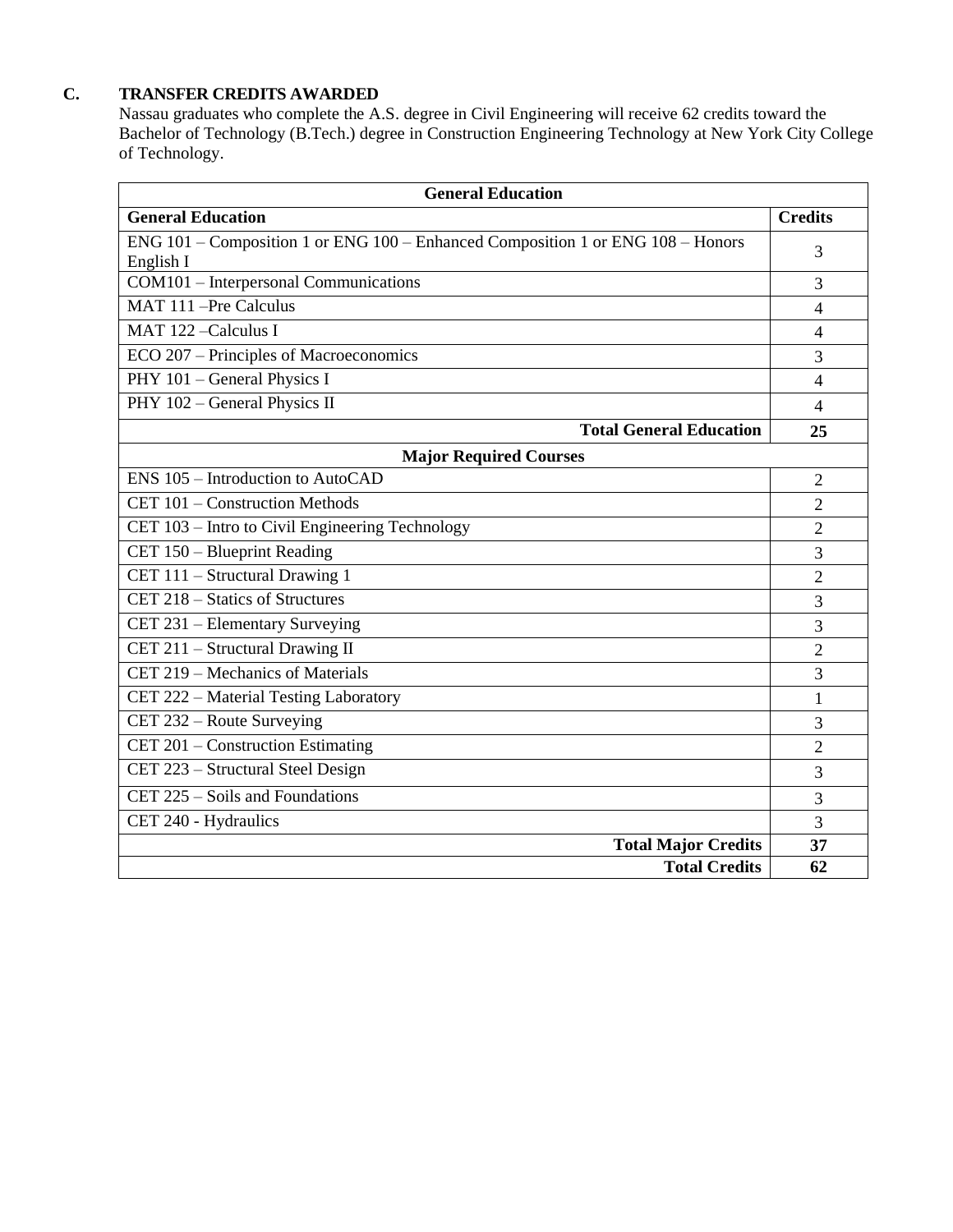# **D. COURSE EQUIVALENCIES**

| <b>Nassau Course</b>                   | <b>Credits</b> | <b>City Tech Course</b>                      | <b>Credits</b> |
|----------------------------------------|----------------|----------------------------------------------|----------------|
| ENG 101 or ENG 100 or ENG 108          | 3              | ENG 1101 - English Composition I (ENG)       | 3              |
|                                        |                | common core)                                 |                |
| MAT 111-Pre Calculus                   | $\overline{4}$ | MAT 1375 - Precalculus (MQR common           | $\overline{4}$ |
|                                        |                | core)                                        |                |
| MAT 122-Calculus I                     | 4              | MAT 1475 - Calculus I (SW)                   | $\overline{4}$ |
| ECO 207 – Principles of Macroeconomics | $\overline{3}$ | ECON1101 - Macroeconomics (USED)             | $\overline{3}$ |
| COM101 - Interpersonal Communications  | $\overline{3}$ | COM 2404 - Interpersonal                     | $\overline{3}$ |
|                                        |                | Communications (IS)                          |                |
| PHY 101 - General Physics I            | 4              | PHYS 1433 - General Physics I: Algebra-      | $\overline{4}$ |
|                                        |                | Based (LPS common core)                      |                |
| PHY 102 - General Physics II           | 4              | PHYS 1434 - General Physics II: Algebra-     | $\overline{4}$ |
|                                        |                | Based (SW)                                   |                |
| ENS 105 - Introduction to AutoCAD      | $\overline{2}$ | CMCE 1110 - Construction Drawings I          | $\overline{2}$ |
| CET 101 - Construction Methods         | $\overline{2}$ | CMCE 1114 - Materials and Methods of         | $\overline{2}$ |
|                                        |                | Construction I                               |                |
| CET 103 - Intro to Civil Engineering   | 2              | CMCE 2457 - Construction Techniques in       | $\overline{2}$ |
| Technology                             |                | Civil Engineering                            |                |
| CET 150 - Blueprint Reading            | 3              | <b>CMCE Technical Elective</b>               | $\overline{3}$ |
|                                        |                |                                              |                |
| CET 111 - Structural Drawing 1         | $\overline{2}$ | CMCE 1211 - Construction Drawings II         | $\overline{2}$ |
| CET 218 - Statics of Structures        | 3              | CMCE 1115 - Statics                          | $\overline{3}$ |
| CET 231 – Elementary Surveying         | 3              | CMCE 1222 - Surveying I                      | $\overline{3}$ |
| CET 211 - Structural Drawing II        | $\overline{2}$ | <b>CMCE 2410 - Construction Drawings III</b> | $\overline{2}$ |
| CET 219 - Mechanics of Materials       | 3              | CMCE 1215 - Strength of Materials            | $\overline{2}$ |
| CET 232 – Route Surveying              | 3              | CMCE 2322 - Surveying II                     | $\overline{3}$ |
| CET 201 – Construction Estimating      | $\overline{2}$ | <b>CMCE 2412 - Construction Estimating</b>   | $\overline{2}$ |
| CET 223 - Structural Steel Design      | 3              | CMCE 2315 - Elements of Structural           | 3              |
|                                        |                | Design Steel                                 |                |
| CET 225 – Soils and Foundations        | $\overline{3}$ | CMCE 2456 - Soil Mechanics                   | $\overline{3}$ |
| CET 240 - Hydraulics and CET 222-      | $3 + 1$        | CMCE 2351 - Fluid Mechanics                  | $\overline{4}$ |
| <b>Material Testing Laboratory</b>     |                |                                              |                |
|                                        |                |                                              |                |
| <b>TOTAL</b>                           | 62             | <b>TOTAL</b>                                 | 62             |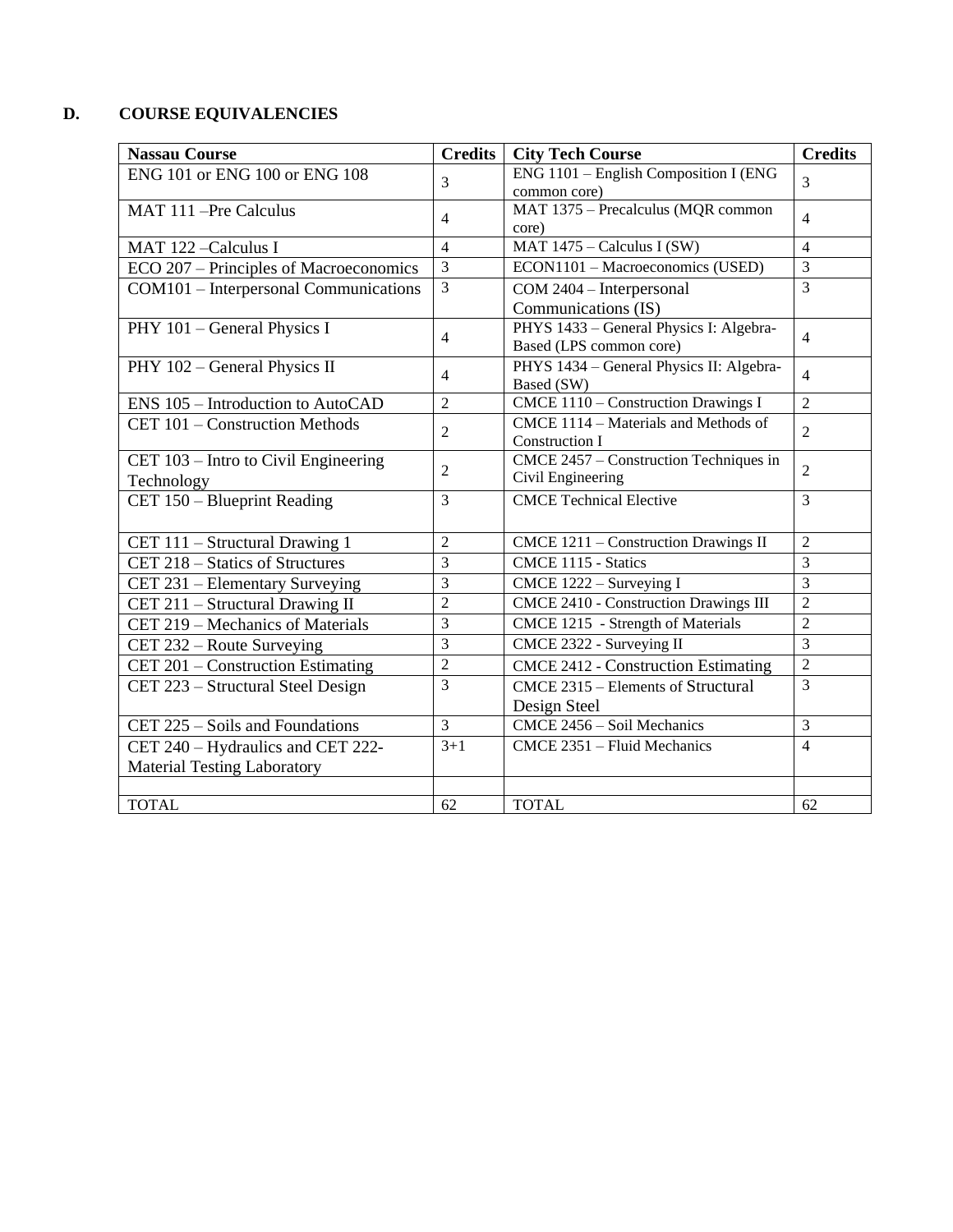## **E. SENIOR COLLEGE UPPER DIVISION COURSES REMAINING FOR BACCALAUREATE DEGREE<sup>1</sup>**

| <b>College Option Requirements<sup>2</sup></b>                        | <b>Credits</b> |
|-----------------------------------------------------------------------|----------------|
| ENG 1121 English Composition II                                       |                |
| MAT 1575 - Calculus II                                                |                |
| Interdisciplinary Course (must be WI)                                 |                |
| <b>Flexible Common Core: WCGI</b>                                     |                |
| <b>Flexible Common Core: CE</b>                                       |                |
| Liberal Arts Elective or Foreign Language Sequence                    |                |
|                                                                       |                |
| <b>Major Requirements</b>                                             | <b>Credits</b> |
| CMCE 1224 Materials and Methods of Construction II                    | 2              |
| CMCE 2306 Materials Testing Laboratory (WI)                           | $\overline{2}$ |
| <b>CMCE 2319 Building Service Systems</b>                             | $\overline{2}$ |
| CMCE 2416 Elements of Structural Design-Concrete                      |                |
| CMCE 2454 Applied Hydraulics- Water Supply                            | 2              |
| <b>CMCE 3501 Steel Fabrication Detailing</b>                          | 3              |
| CMCE 3520 Construction Management for Civil Engineering Technologists |                |
| <b>CMCE 3602 Heavy Construction Practices</b>                         |                |
| <b>CMCE 4700 Construction Law</b>                                     | 3              |
| <b>CMCE 4701 Construction Field Management</b>                        | 3              |
| CMCE 4702 Construction and Site Safety Management                     | 3              |
| ARCH 3551 - Sustainability: History and Practice                      | 3              |
| <b>CMCE TECH 4400 Series</b>                                          | 3              |
| <b>CMCE TECH 4400 Series</b>                                          |                |
| CMCE 4800 Senior Capstone Project (WI)                                |                |
| <b>Total credits to be taken at City Tech</b>                         | 61             |
| <b>Total Credits transferred from Nassau</b>                          | 62             |
| <b>Total Credits Needed for the BTECH Degree</b>                      | 123            |

City Tech grants a BTech in Construction Engineering Technology upon satisfactory completion of the required 123 to 126 credits at City Tech. Students transferring from Nassau with an A.S. in CE (64 credits) and who complete the BTech in Construction Engineering Technology at City Tech (61 credits) will graduate with 125 credits (this includes the 62 credits of course equivalencies accepted towards the program and listed in Section D).

<sup>&</sup>lt;sup>1</sup> In addition to requirements of the AS degree, City Tech bachelor's degree students are required to take one Writing Intensive (WI) course in the Major and one WI course in the liberal arts and sciences. **All graduates must also satisfy CUNY Pathways requirements.**

<sup>&</sup>lt;sup>2</sup> Complete lists of liberal arts and sciences courses and advanced liberal arts and sciences courses, as well as semesterspecific lists of interdisciplinary courses, are available online at the City Tech Pathways website.